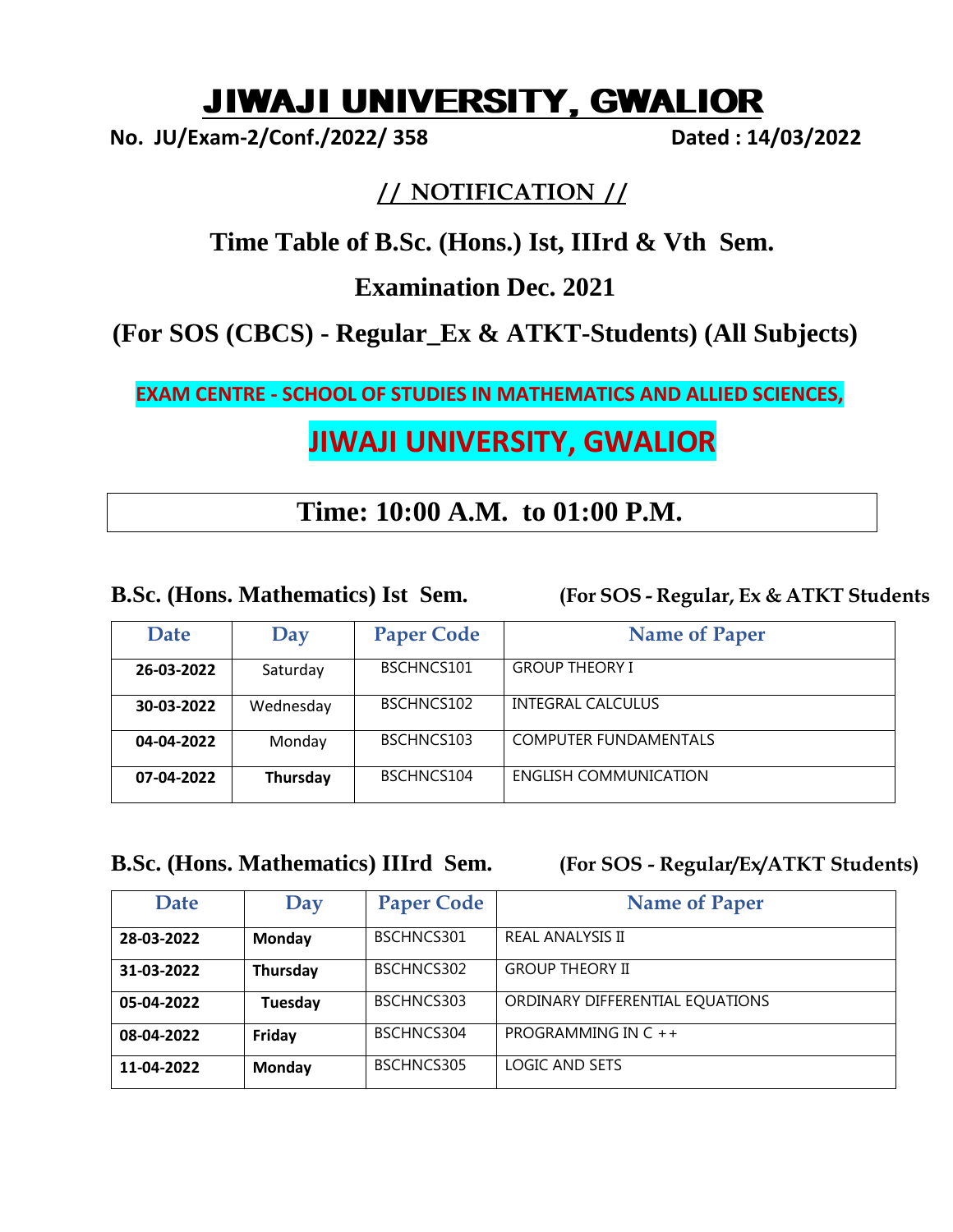# **EXAM CENTRE - SCHOOL OF STUDIES IN PHYSICS,**

# **JIWAJI UNIVERSITY, GWALIOR**

## **Time: 10:00 A.M. to 01:00 P.M.**

**B.Sc. (Hons. Physics) Ist Sem. (For SOS - Regular, Ex & ATKT Students**

| Date       | Day       | <b>Paper Code</b> | <b>Name of Paper</b>         |
|------------|-----------|-------------------|------------------------------|
| 26-03-2022 | Saturday  | BSCHNCS101        | MATHEMATICAL PHYSICS-I       |
| 30-03-2022 | Wednesday | BSCHNCS102        | <b>MECHANICS</b>             |
| 04-04-2022 | Monday    | BSCHNCS105        | <b>COMPUTER FUNDAMENTALS</b> |
| 07-04-2022 | Thursday  | BSCHNCS106        | <b>ENGLISH LANGUAGE</b>      |

## **B.Sc. (Hons. Physics) IIIrd Sem. (For SOS - Regular/Ex/ATKT Students)**

| Date       | Day      | <b>Paper Code</b> | <b>Name of Paper</b>                |
|------------|----------|-------------------|-------------------------------------|
| 28-03-2022 | Monday   | BSCHNCS301        | MATHEMATICAL PHYSICS-II             |
| 31-03-2022 | Thursday | BSCHNCS302        | <b>THERMAL PHYSICS</b>              |
| 05-04-2022 | Tuesday  | BSCHNCS303        | DIGITAL SYSTEMS AND APPLICATIONS    |
| 08-04-2022 | Friday   | BSCHNCS304        | <b>COMPUTATIONAL PHYSICS SKILLS</b> |
| 11-04-2022 | Monday   | BSCHNCS305        | INTRODUCTION TO DATABASE SYSREM     |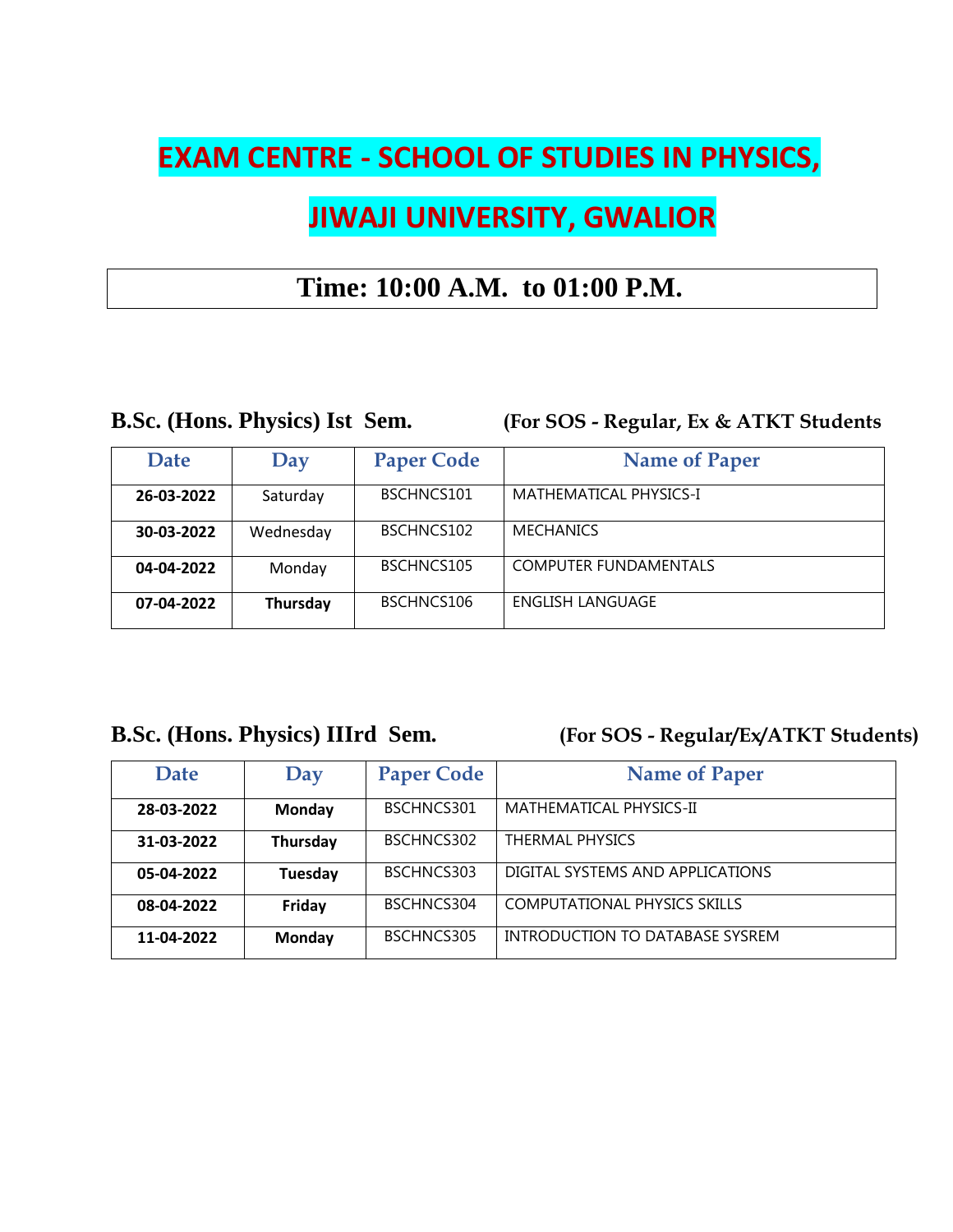# **EXAM CENTRE - SCHOOL OF STUDIES IN CHEMISTRY,**

# **JIWAJI UNIVERSITY, GWALIOR**

## **Time: 10:00 A.M. to 01:00 P.M.**

### **B.Sc. (Hons. Chemistry) Ist Sem. (For SOS - Regular, Ex & ATKT Students**

| <b>Date</b> | Day       | <b>Paper Code</b> | <b>Name of Paper</b>           |
|-------------|-----------|-------------------|--------------------------------|
| 26-03-2022  | Saturday  | BSCHNCS101        | <b>INORGANIC CHEMISTRY - I</b> |
| 30-03-2022  | Wednesday | BSCHNCS102        | PHYSICAL CHEMISTRY - I         |
| 04-04-2022  | Monday    | BSCHNCS103        | ELEMENTS OF MODERN PHYSICS     |
| 07-04-2022  | Thursday  | BSCHNCS104        | <b>ENGLISH COMMUNICATION</b>   |

## **B.Sc. (Hons. Chemistry) IIIrd Sem. (For SOS - Regular/Ex/ATKT Students)**

| <b>Date</b> | Day      | <b>Paper Code</b> | <b>Name of Paper</b>         |
|-------------|----------|-------------------|------------------------------|
| 28-03-2022  | Monday   | BSCHNCS301        | INORGANIC CHEMISTRY-II       |
| 31-03-2022  | Thursday | BSCHNCS302        | ORGANIC CHEMISTRY-II         |
| 05-04-2022  | Tuesday  | BSCHNCS303        | PHYSICAL CHEMISTRY-III       |
| 08-04-2022  | Friday   | BSCHNCS307        | <b>COMPUTER FUNDAMENTALS</b> |
| 11-04-2022  | Monday   | BSCHNCS308        | INTELLECTUAL PROPERTY RIGHTS |

## **B.Sc. (Hons. Chemistry) Vth Sem. (For SOS/ College - Regular/Ex & ATKT Students)**

| Date       | Day       | <b>Paper Code</b> | Name of Paper                      |
|------------|-----------|-------------------|------------------------------------|
| 29-03-2022 | Tuesday   | BSCHNCS501        | ORGANIC CHEMISTRY-IV               |
| 01-04-2022 | Friday    | BSCHNCS502        | PHYSICAL CHEMISTRY-V               |
| 06-04-2022 | Wednesday | BSCHNCS503        | POLYMER CHEMISTRY                  |
| 09-04-2022 | Saturday  | BSCHNCS504        | RESEARCH METHODOLOGY FOR CHEMISTRY |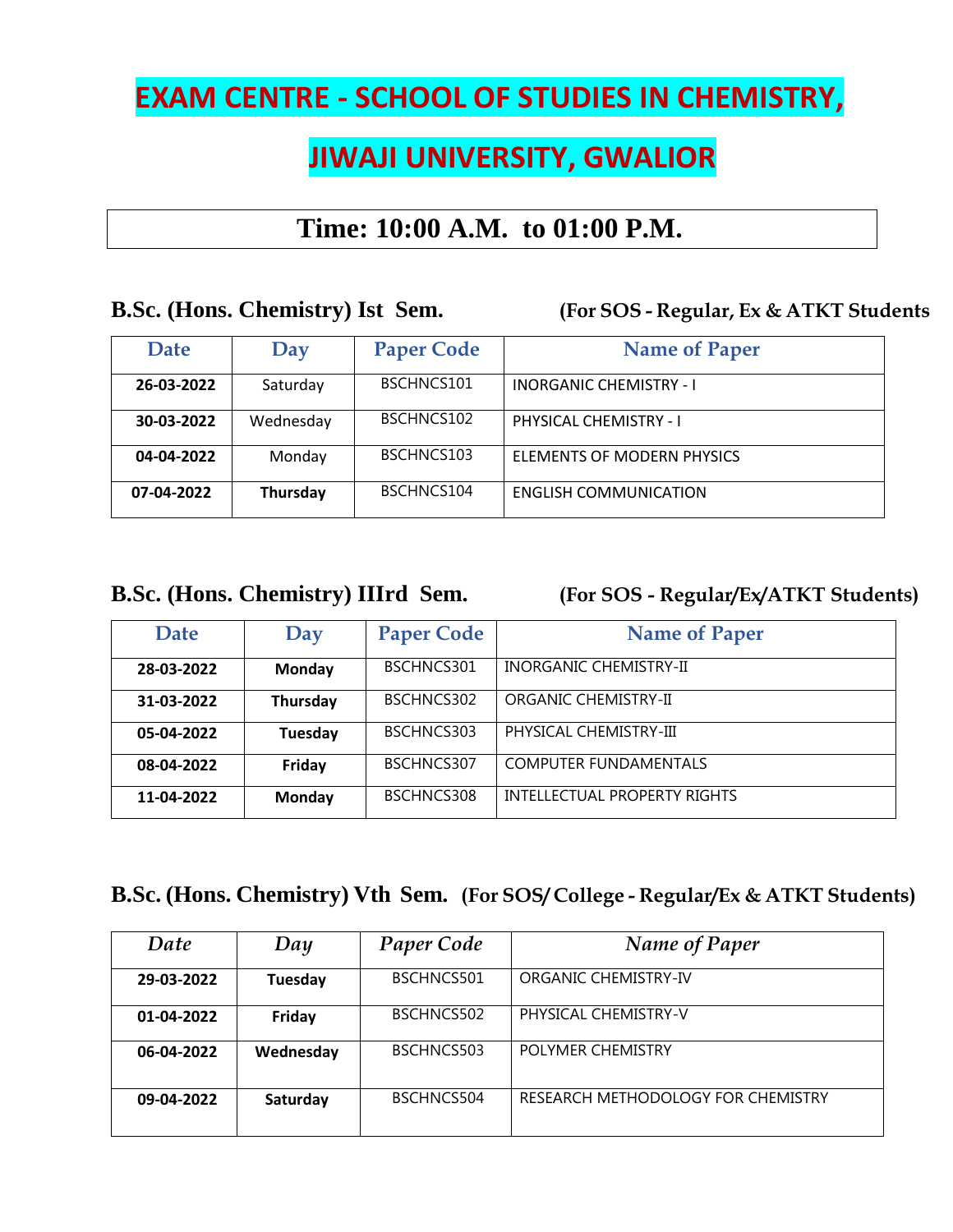# **EXAM CENTRE - SCHOOL OF STUDIES IN ZOOLOGY,**

## **JIWAJI UNIVERSITY, GWALIOR**

## **Time: 10:00 A.M. to 01:00 P.M.**

**B.Sc. (Hons. Zoology) Ist Sem. (For SOS - Regular, Ex & ATKT Students Date** Day Paper Code **Name of Paper 26-03-2022** Saturday BSCHNCS101 NON-CHORDATES I PROTISTA TO PSEUDOCOELOMATES **30-03-2022** Wednesday BSCHNCS102 PRINCIPLES OF ECOLOGY **04-04-2022** Monday BSCHNCS103 PLANT ECOLOGY AND TAXONOMY **07-04-2022 Thursday** BSCHNCS104 ENGLISH COMMUNICATION

**B.Sc. (Hons. Zoology) IIIrd Sem. (For SOS - Regular/Ex/ATKT Students)**

| <b>Date</b> | Day      | <b>Paper Code</b> | <b>Name of Paper</b>                                             |
|-------------|----------|-------------------|------------------------------------------------------------------|
| 28-03-2022  | Monday   | BSCHNCS301        | DIVERSITY OF CHORDATES                                           |
| 31-03-2022  | Thursday | BSCHNCS302        | ANIMAL PHYSIOLOGY CONTROLLING AND COORDINATING<br><b>SYSTEMS</b> |
| 05-04-2022  | Tuesday  | BSCHNCS303        | FUNDAMENTALS OF BIOCHEMISTRY                                     |
| 08-04-2022  | Friday   | BSCHNCS304        | <b>CHEMISTRY-I</b>                                               |
| 11-04-2022  | Monday   | BSCHNCS305        | APICULTURE                                                       |

## **B.Sc. (Hons. Zoology) Vth Sem. (For SOS/ College - Regular/Ex & ATKT Students)**

| Date       | Day       | <b>Paper Code</b> | Name of Paper                 |
|------------|-----------|-------------------|-------------------------------|
| 29-03-2022 | Tuesday   | BSCHNCS501        | MOLECULAR BIOLOGY             |
| 01-04-2022 | Friday    | BSCHNCS502        | PRINCIPAL OF GENETICS         |
| 06-04-2022 | Wednesday | BSCHNCS503        | FUNDAMENTAL OF HUMAN GENETICS |
| 09-04-2022 | Saturday  | BSCHNCS504        | <b>FISH AND FISHERIES</b>     |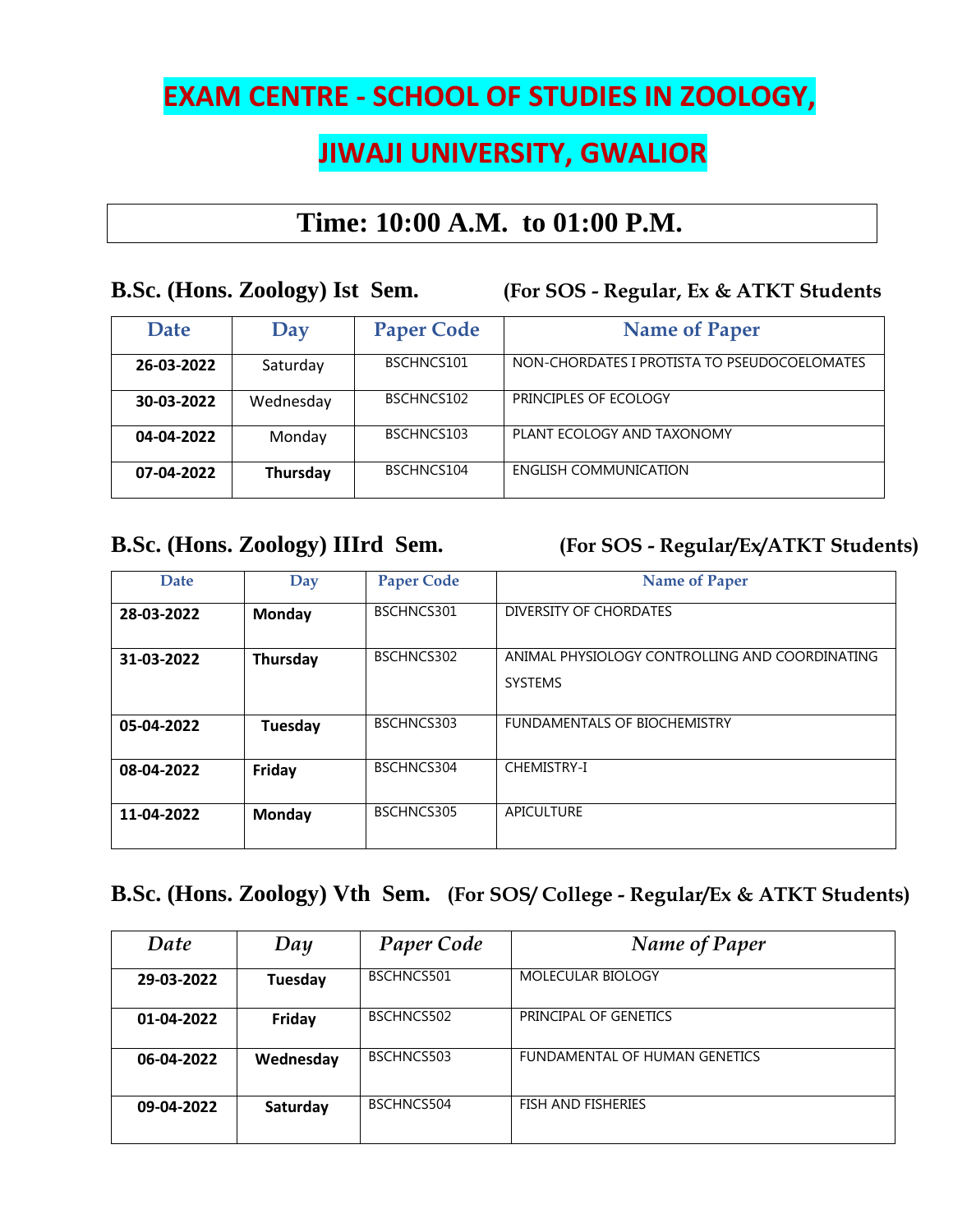# **EXAM CENTRE - SCHOOL OF STUDIES IN BOTANY,**

# **JIWAJI UNIVERSITY, GWALIOR**

## **Time: 10:00 A.M. to 01:00 P.M.**

**B.Sc. (Hons. Botany) Ist Sem. (For SOS - Regular, Ex & ATKT Students**

| Date       | Day       | <b>Paper Code</b> | <b>Name of Paper</b>           |
|------------|-----------|-------------------|--------------------------------|
| 26-03-2022 | Saturday  | BSCHNCS101        | MICROBIOLOGY AND PHYCOLOGY     |
| 30-03-2022 | Wednesday | BSCHNCS102        | BIO-MOLECULES AND CELL BIOLOGY |
| 04-04-2022 | Monday    | BSCHNCS103        | PLANT ECOLOGY AND TAXONOMY     |
| 07-04-2022 | Thursday  | BSCHNCS104        | <b>ENGLISH COMMUNICATION</b>   |

**B.Sc. (Hons. Botany) IIIrd Sem. (For SOS - Regular/Ex/ATKT Students)**

| <b>Date</b> | Day           | <b>Paper Code</b> | <b>Name of Paper</b>                                                                                   |
|-------------|---------------|-------------------|--------------------------------------------------------------------------------------------------------|
| 28-03-2022  | <b>Monday</b> | BSCHNCS301        | ANATOMY OF ANGIOSPERMS                                                                                 |
| 31-03-2022  | Thursday      | BSCHNCS302        | ECONOMIC BOTANY                                                                                        |
| 05-04-2022  | Tuesday       | BSCHNCS303        | <b>GENETICS</b>                                                                                        |
| 08-04-2022  | Friday        | BSCHNCS304        | CHEMISTRY-I ATOMIC STRUCTURE BONDING<br>GENERAL ORGANIC CHEMISTRY AND ALIPHATIC<br><b>HYDROCARBONS</b> |
| 11-04-2022  | Monday        | BSCHNCS308        | <b>ETHNOBOTANY</b>                                                                                     |

### **B.Sc. (Hons. Botany) Vth Sem. (For SOS/ College - Regular/Ex & ATKT Students)**

| Date       | Day       | <b>Paper Code</b> | Name of Paper                       |
|------------|-----------|-------------------|-------------------------------------|
| 29-03-2022 | Tuesday   | BSCHNCS501        | REPRODUCTIVE BIOLOGY OF ANGIOSPERMS |
| 01-04-2022 | Friday    | BSCHNCS502        | PLANT PHYSIOLOGY                    |
| 06-04-2022 | Wednesday | BSCHNCS503        | PLANT BREEDING                      |
| 09-04-2022 | Saturday  | BSCHNCS504        | ADVANCES IN PLANT SCIENCES          |